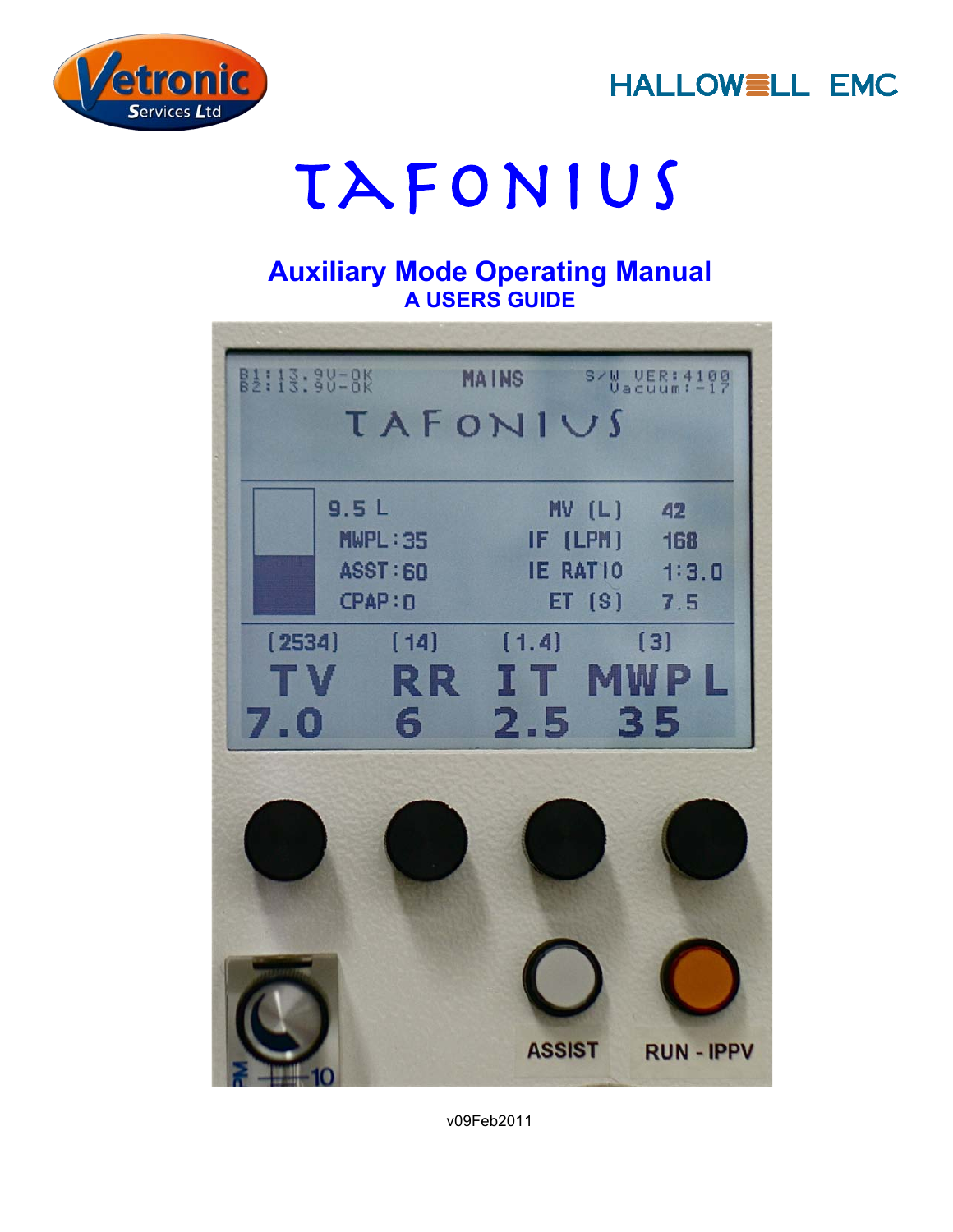**Notes:**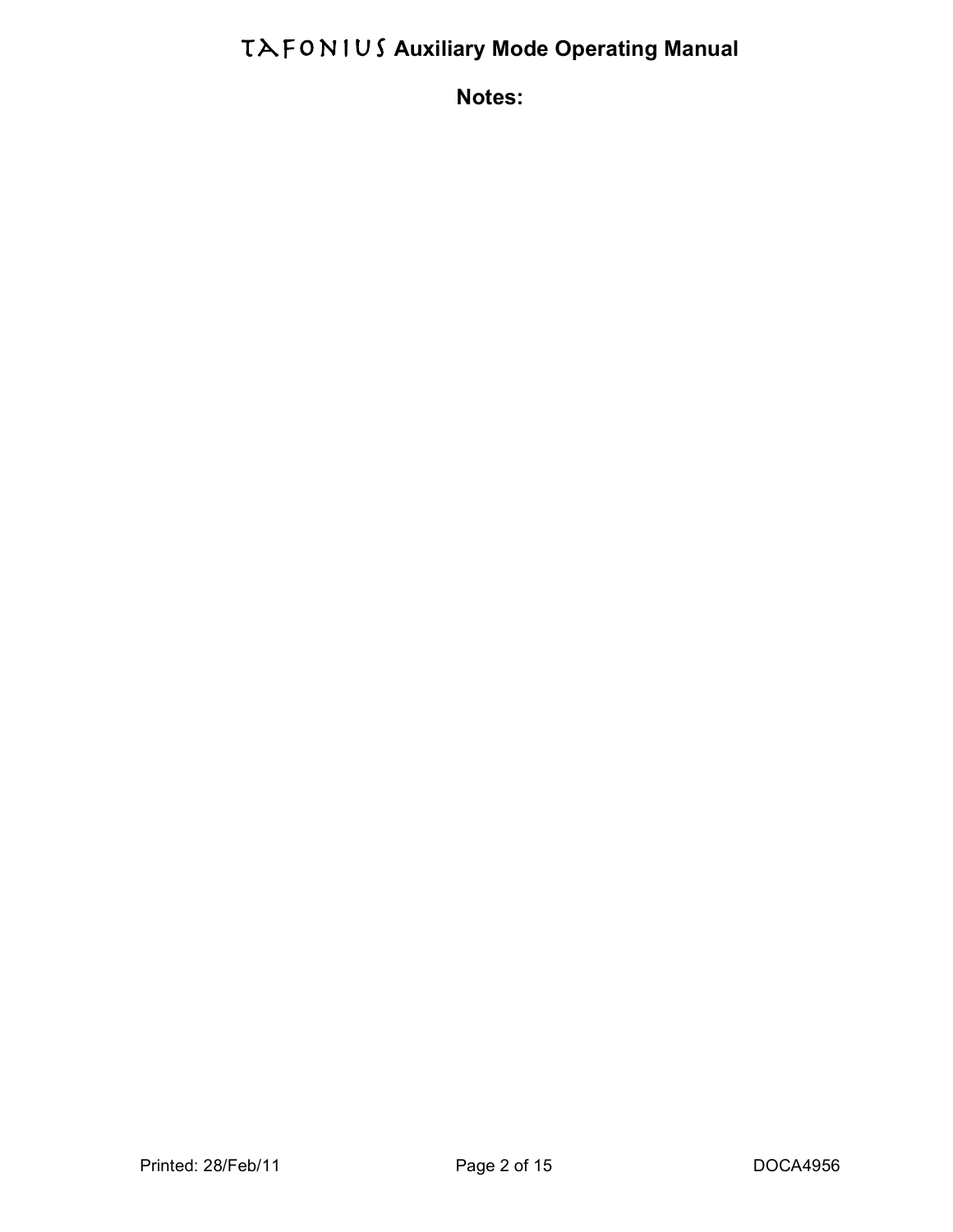# **Table of Contents**

| Inspiratory Time: The range is 0.5 to 4.0 in 0.1 second increments10 |  |  |  |
|----------------------------------------------------------------------|--|--|--|
| MWPL: The range is 10cm $H_2O$ to 80cm $H_2O$ in 1 cm increments. 10 |  |  |  |
|                                                                      |  |  |  |
|                                                                      |  |  |  |
|                                                                      |  |  |  |
|                                                                      |  |  |  |
|                                                                      |  |  |  |
|                                                                      |  |  |  |
|                                                                      |  |  |  |
|                                                                      |  |  |  |
|                                                                      |  |  |  |
|                                                                      |  |  |  |
|                                                                      |  |  |  |
|                                                                      |  |  |  |
|                                                                      |  |  |  |
|                                                                      |  |  |  |
|                                                                      |  |  |  |
|                                                                      |  |  |  |
|                                                                      |  |  |  |
|                                                                      |  |  |  |
|                                                                      |  |  |  |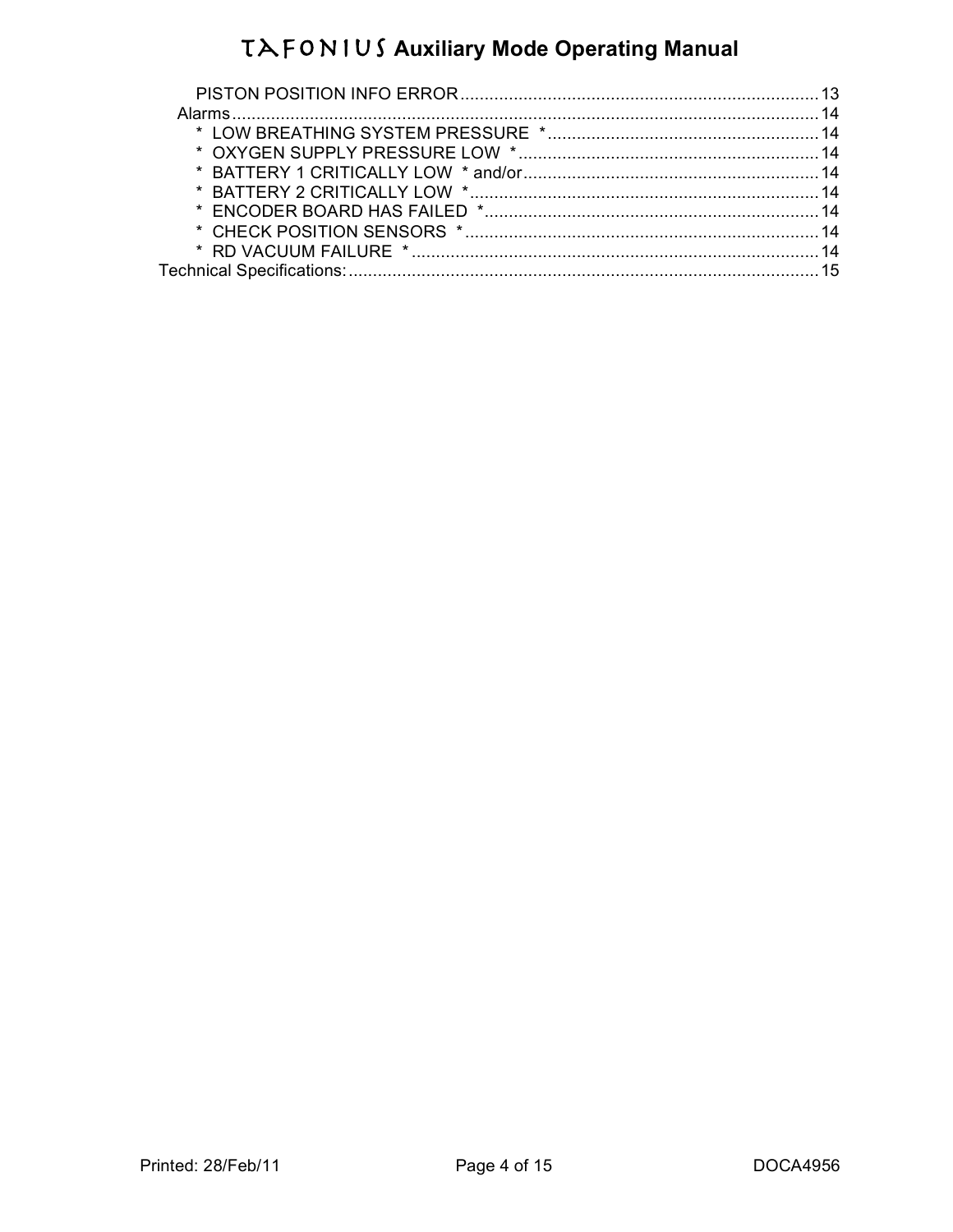# **Running** Tafonius **with the Auxiliary Control System Turning** Tafonius **On**

Press the soft ON/OFF control button (1). The auxiliary screen (2) and the soft ON/OFF button immediately illuminate. There is a single output (beep) from the speaker and the auxiliary screen shows "PUSH ANY KNOB FOR PRESSURE SENSOR SETUP". The user



has 2 seconds to push any of the rotary knobs to enter the Pressure Sensor setup screen. Experience over the last 4 years has indicated that this feature will very rarely be needed or used. If there is a discrepancy between the two offset values seen on the screen below, it usually indicates some problem other that pressure sensor drift. Most frequently you'll find water in the pressure sampling line. It is recommended that you blow out the pressure sensing line on a regular basis. To facilitate this process all machines produced after T21 will be shipped with a stopcock at the machine end of the sampling line. You can easily add one to older machines yourself. To flush the line out attach a 60cc syringe to the open port on the stopcock, turn the stopcock handle to shut off the port **entering** the machine and flush the line with the air in the 60cc syringe as shown to the right below.



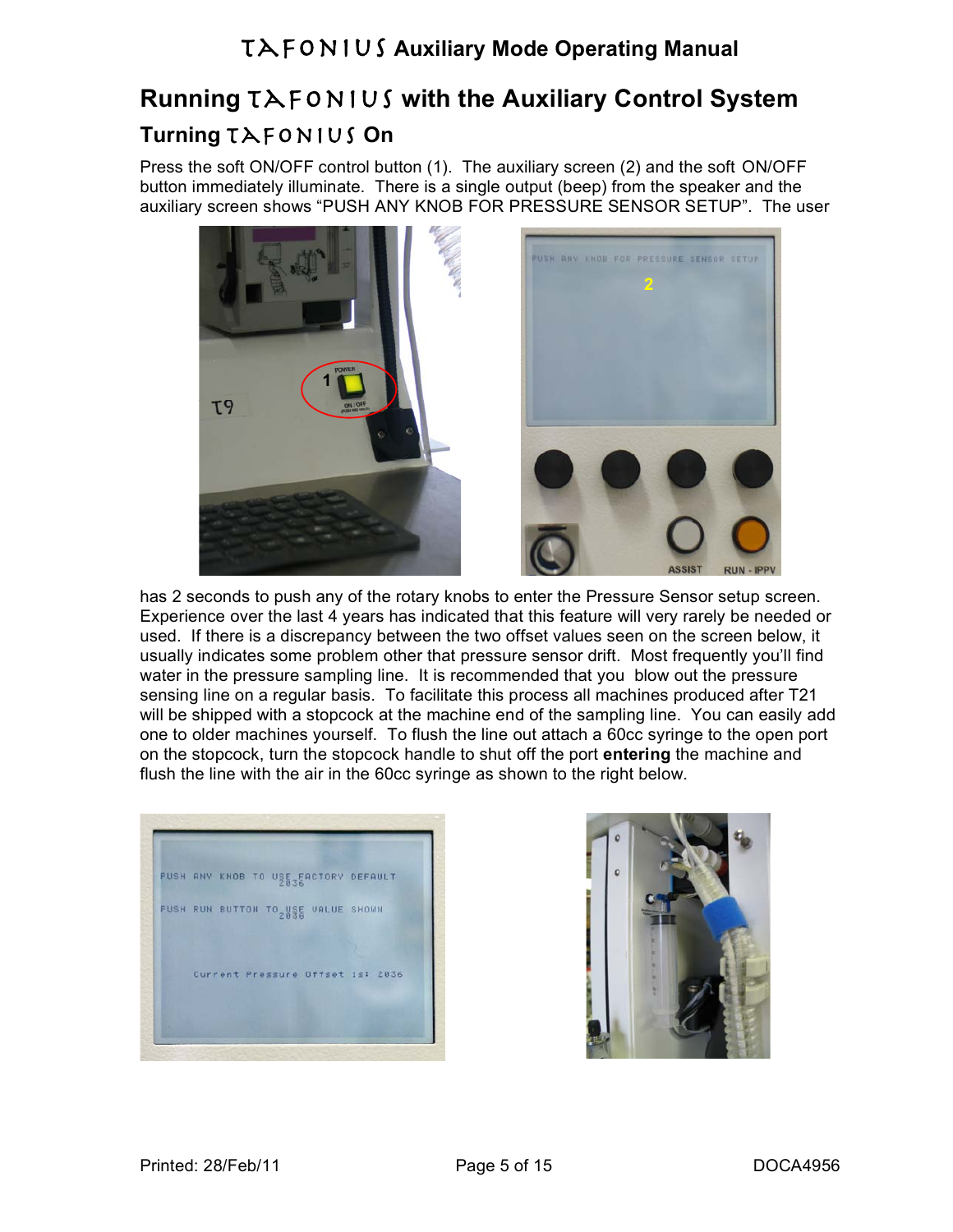Should one chooses to enter the Pressure Sensor Setup routine there are two options:

- Pressing any of the four control knobs will use the factory default value as shown.
- Pressing the RUN / IPPV button will use the actual current measured value, which is constantly being updated on the screen.

The chosen value is stored in the non-volatile memory and will remain unchanged until the Pressure Sensor Setup routine is run again.

Use the Pressure Sensor setup routine if there is piston movement when no patient is attached the wye piece is not capped AND you have flushed the sensing line.

The initialisation procedure continues into the Auxiliary Controller Boot Up Sequence.

## **Auxiliary Controller Boot Up Sequence**

After the option for pressure sensor setup, the following sequence occurs:

#### **INITIALISING DRIVE CONTROL**

At this stage the servomotor drive, the ViX Drive, is presumed un-initialised and its initialisation begins. The software version is displayed at the bottom left hand corner of the screen. The 24 volt supply line feeding the motor drive as well as the individual battery voltages are measured and its value displayed on the screen e.g.

#### **CHECKING DRIVE VOLTAGE: 27.9 14.0 13.9**

If the supply voltage, 27.9 above, is less than 16.0 volts, then the shutdown procedure starts as there is insufficient battery power to safely run the system. In this instance you should connect the mains power and re-start the system.

If the voltages are sufficient one beep is heard as the screen displays the following.

#### **VOLTAGES ALL OK APPLYING POWER TO VIX DRIVE:**

The power to the servomotor drive is applied and tested. Then after successful communications have been established with the ViX drive, two beeps are heard and the following is displayed.

#### **SETTING COMMUNICATIONS TO DRIVE SETTING COMS RATE TO 19200 COMMS - SET AT 19200 BAUD - OK**

The servomotor drive is then initialised. The next stage checks the Motor Drive Integrity as the following is displayed

#### **NOW TESTING VIX DRIVE INTEGRITY**

Assuming all is well then the message

#### **INITIAL DRIVE CHECK OK**

is displayed, followed by a string of ones and zeros on the screen. if at any time during this Auxiliary initialisation procedure an error is detected then an error message is displayed and the whole system shuts down. If everything is as it should be then the screen shows

#### **INITIALISATION COMPLETE**

At this stage the Auxiliary Screen looks like the screen below.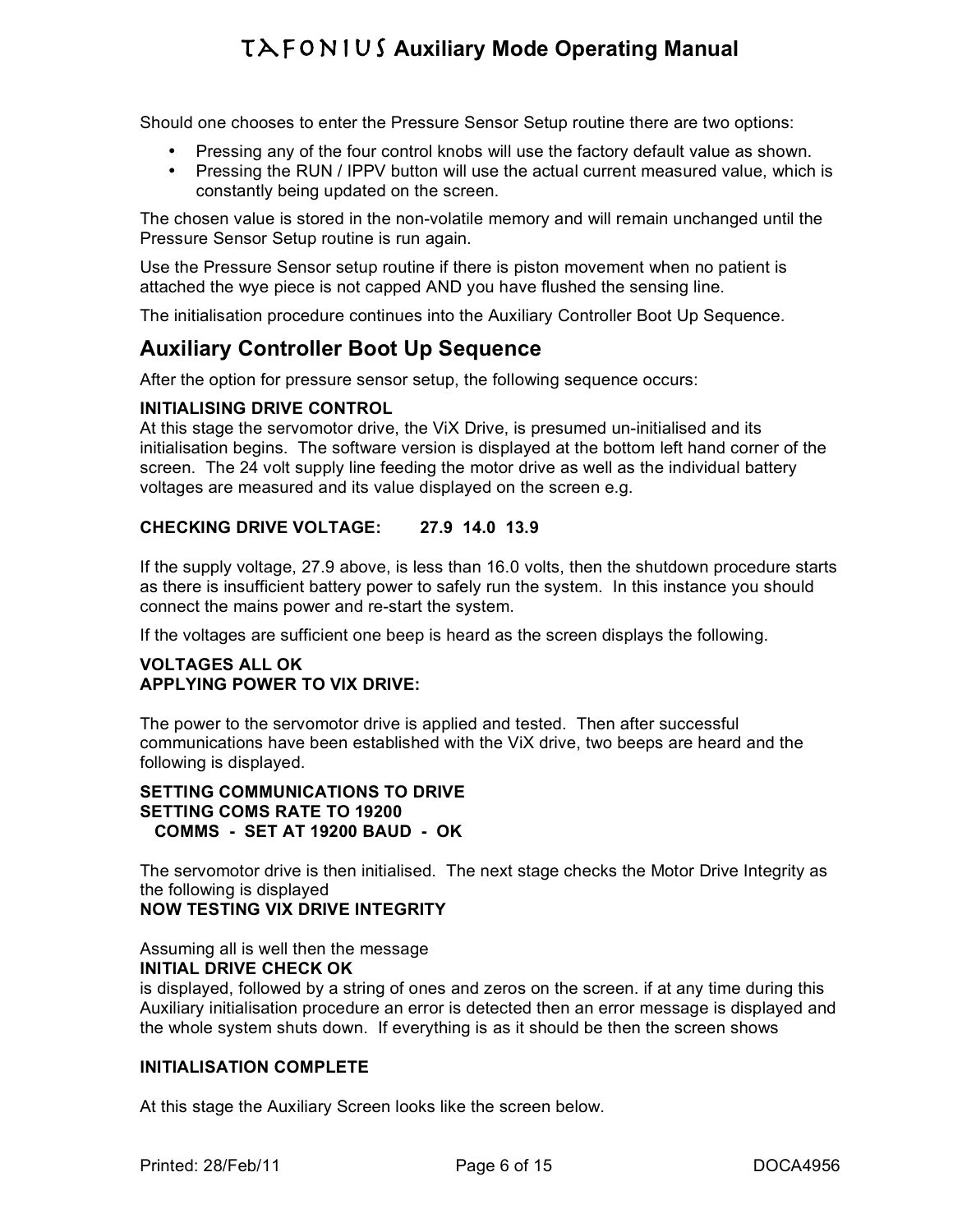

The auxiliary controller next displays

#### **CHECKING FOR PC CONNECTION**

and waits while it checks for the presence of a USB attached device. If no USB device is detected, as is the case when running without a PC monitor the auxiliary controller will change the display (to below left) and wait for the  $T\lambda$ FONIUS software to boot up and take over control. Should the  $TAFONIUS$  software not claim control within two minutes controller proceeds with piston initialisation and displays instructions to **DISCONNECT THE PATIENT AND PUSH THE RUN BUTTON**.



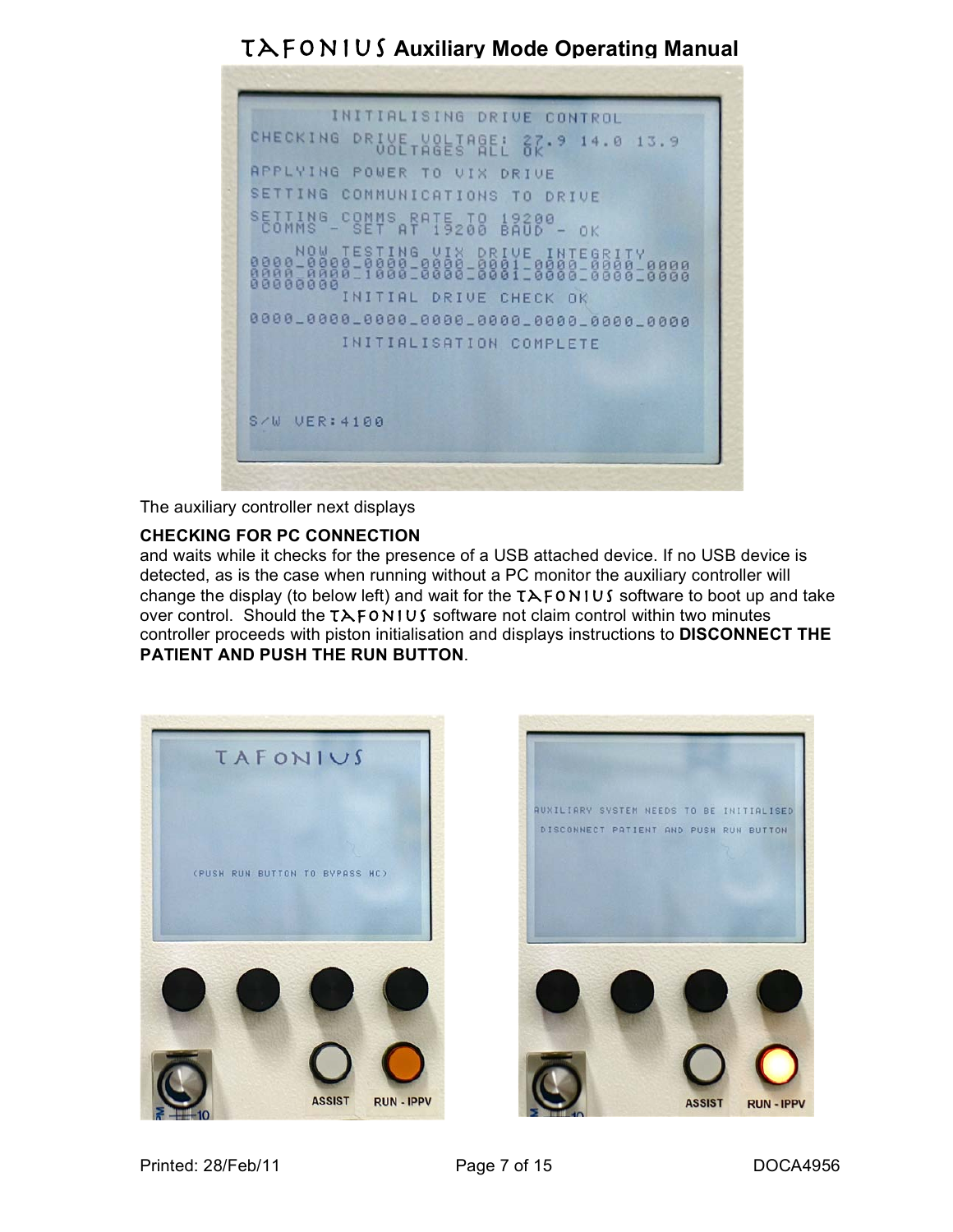## **Initialising the Piston**

As stated, before Tafonius can be used the system needs to locate the zero position, the bottom of travel, of the piston.

The RUN button will be flashing, after the boot sequence, while waiting for the user. Make sure there is nothing attached to the Y-piece before pushing RUN the button. Once the button is pushed the screen shows the message **MOVING PISTON TO ZERO.** During this piston movement the airway pressure is monitored. If there is a patient attached or an obstruction to airflow then the following message appears:

#### **ERROR. PRESSURE TOO HIGH DISCONNECT PATIENT THEN PUSH RUN BUTTON**

Clear the obstruction or remove the patient before continuing. There are 2 other possible reasons why the initialisation procedure may be interrupted: The first is that the cylinder is not closed properly. The second is that the vacuum surrounding the piston is too low. In either of these instances warning messages will appear alerting you to the cause and remedy of the interruption. Once the piston reaches the bottom of its travel, a zero reading is taken and **ZEROING PISTON POSITON** is displayed briefly. Three beeps are heard and the control screen is displayed, see below. The piston is at the very bottom waiting for the user to pre-fill the system with oxygen and anaesthetic for induction.  $TAFONIUS$  is ready for use in its Auxiliary Mode.

## **The Control Screen**

Before continuing here is an explanation of what you see on the auxiliary screen. It is divided into 4 main regions:



#### *1) Status and message information*

Area 1 shows status information on the system batteries, whether the machine is running on mains or battery power, the software version, the vacuum level around the piston and also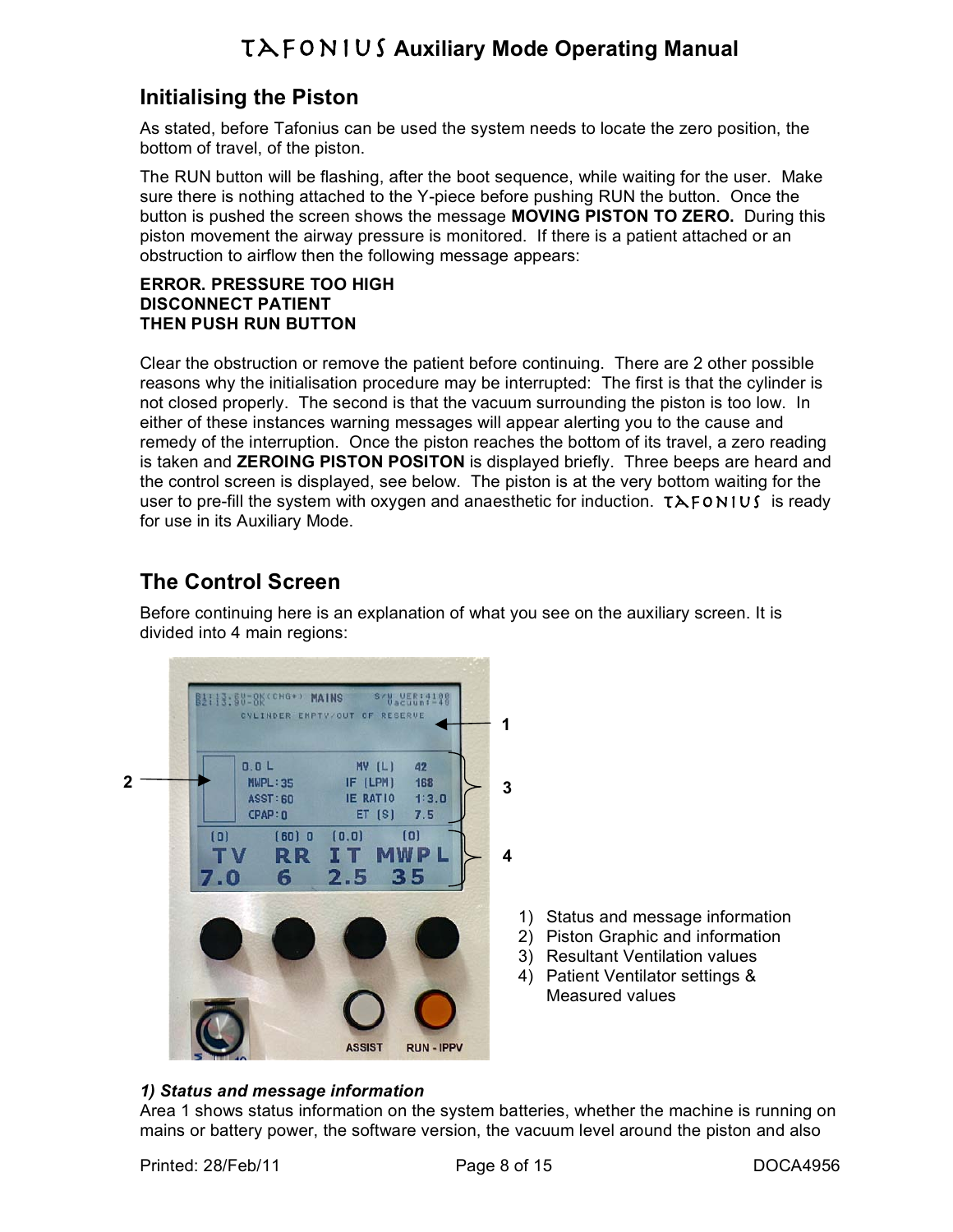displays any error or warning messages. The battery information shows the actual voltages of the two batteries used in  $T\lambda$ FONIUS and whether or not they are being charged When there are no warning or error messages, the name  $TAFONIUS$  is displayed.

#### *2) Piston Graphic and Information*

Area 2 shows a representation of the piston. The dark area shows the volume of gas in the piston and the numerical value at the top of the list to the right gives the amount in litres. See the photo on the front cover as the piston in the photo above is at the bottom with 0.0 litres under it. The piston position and volume is constantly updated and shows the position of the piston at all times. Two asterix (\* \*) will appear at the top of the piston area whenever the Dump Valve, an electric pop-off valve, is open.

Below the volume display in litres are three settings that are not otherwise always display on the screen.

#### **MWPL**

The Maximum Working Pressure Limit in  $cmH<sub>2</sub>O$  is generally seen above the right most control knob used to set its value however it will not be displayed there when using the Assist Mode. The MWPL is set as a high pressure safety limit the value of which is continuously compared to the breathing system pressure.  $TAFONIUS$  is a volume or time cycled ventilator so the MWPL does NOT set how high the pressure will go but if the pressure should reach the set level the machine will alarm and immediately, terminate inspiration and switch to the expiratory phase of the breathing cycle.

#### **ASSIST**

The ASSIST function is a mechanism that detects a patient's efforts to breathe then gives an assisted breath if that effort meets or exceeds a user set minimum level. The value next to the text **ASST** is the level of inspiratory flow, in liters per minute, the patient must generate or exceed to trigger and assisted breath.

#### **In STANDBY mode**

In STANDBY, spontaneous breathing, mode this effort level can be set but is not active until the IPPV/RUN button is pushed. To use the ASSIST function, press the ASSIST button once, the ASSIST button will flash slowly and the MWPL legend on the auxiliary screen will be replaced with the text "SENS" for sensitivity followed by a value e.g. 60 LPM. This value of 60 litres per minute is the inspiratory flow rate that the patient must meet or exceed in order to trigger the next IPPV stroke. This will not happen unless the ventilator is in IPPV mode. Pressing the RUN/IPPV button will cause the IPPV button to be lit and the ASSIST button will then remain lit continuously.

#### **In IPPV mode**

Alternatively the ASSIST mode can be chosen when the patient is receiving IPPV. In this case the ASSIST mode will be lit continuously to show that the ASSIST mode is active. In this state the ventilator is waiting for an effort from the patient. If this effort level is not met within the time required for 3 breath cycles based on the set RR a mandatory breath is given. If the patient triggers a breath then the timing of the mandatory breath is reset. In either case, the delivered breath will be based on the set TV and I-time. Pressing the RUN/IPPV button will return the ventilator to spontaneous mode and cancel the ASSIST function.

This is a new feature and we currently have no guidelines on values to set. The software offers a range of between 1 LPM and 200 LPM as trigger values. We would welcome feedback on the settings found useful or normal in practice.

#### *3) Resultant Ventilation values*

Area 3 shows the values that result from the settings of the independent variables Tidal Volume, Respiratory Rate and Inspiratory Time. The dependent variables displayed in this area are Minute Volume (MV) in liters per minute (lpm), Inspiratory Flow Rate (IF) in lpm, I:E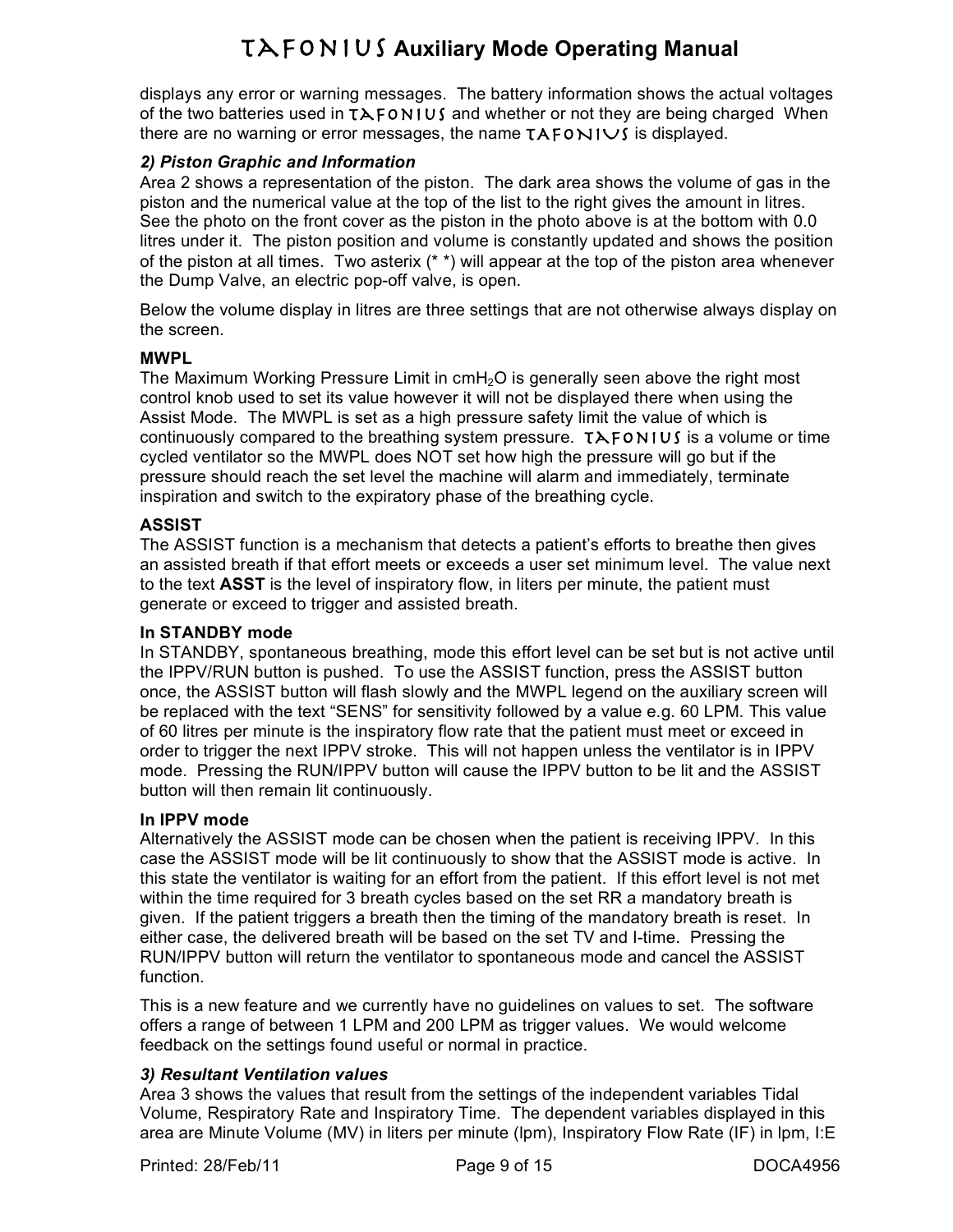ratio and expiratory time (ET) in seconds. These are updated whenever a ventilation parameter is changed. This feature allows the user to see how other parameters are affected by the change being made. One can also "set" a dependent variable. For example you can set the MV by changing the TV and or the RR and watch the resulting effect on the MV display. Similarly one could "set" the I:E Ratio by changing the RR and or the I-time.

#### *4) Patient Ventilator settings & recorded values*

Area 4 shows the set values for Tidal Volume (**TV**), Respiratory Rate (**RR**), Inspiratory Time (**IT**) and Maximum Working Pressure Limit (**MWPL**). The values in parentheses above these settings are the measured values taken during spontaneous breathing.

### **Control of the Ventilator in Auxiliary Mode**

In Auxiliary mode the  $TAFONIUS$  ventilator is controlled via the 4 control knobs below the Auxiliary screen, the RUN/IPPV/ button, Assist button, CPAP/PEEP button, Oxygen Flush button, Dump Valve button and the soft power ON/OFF switch.

#### *Setting Values using the control knobs – Change & Commit*

The process of setting any value uses the concept of "Change & Commit"

Turning the Tidal Volume knob for example will change the value and a small asterisk will appear next to the changed value. To commit this new value push in the Tidal Volume knob (or any of the 4 knobs) until a single beep is heard. The asterisk disappears and the new value is held on the screen. If the value is not committed by pressing a control knob then after 4 seconds the setting will revert to the original value. This process prevents accidental or inadvertent changing of ventilation parameters.

#### *Control setting validation*

There are 4 control knobs sitting directly beneath the parameter they control. When adjusting any of the values comparisons are made with existing settings to ensure that settings which exceed the capabilities of the machine are not made. For example if the Inspiratory Time is set to 1.0 seconds then it will be impossible to set the Tidal Volume setting to anything greater than 17.3L since this would otherwise exceed the machines capacity to deliver the inspiratory stroke at 1000 litres per minute. Similarly a Respiratory Rate of greater than 17 cannot be set if the Inspiratory time is 3.0 seconds and the tidal volume is 17.3L because this would require an expiratory flow rate of over 1000L per minute – if the RR was more than 15 then the Expiratory time would be less than 1 second.

#### **THE CONTROL KNOBS**

| <b>Tidal Volume:</b>     | The range is 0.1L to 20.0L in 0.1L increments.                    |
|--------------------------|-------------------------------------------------------------------|
| <b>Respiratory Rate:</b> | The range is 1 to 30 breaths per minute.                          |
| <b>Inspiratory Time:</b> | The range is 0.5 to 4.0 in 0.1 second increments.                 |
| <b>MWPL:</b>             | The range is 10cm $H_2O$ to 80cm $H_2O$ in 1 cm increments.       |
| Assist:                  | The range is 1 lpm to 200 lpm inspiratory flow, 1 lpm increments. |
| <b>CPAP/PEEP</b>         | The range is 0 to 80 $cmH2O$ .                                    |

#### *Controls on the Anesthesia Machine Side*

These include the oxygen flowmeter, air and  $N<sub>2</sub>O$  flowmeters if fitted, the scavenging flowmeter and the dump valve switch.

#### **Oxygen Flowmeter**

The oxygen flowmeter has a 0 -10 lpm scale but considerably more flow can be delivered when the ball is off the top of the scale. Use this flowmeter as you would on any other anaesthesia machine.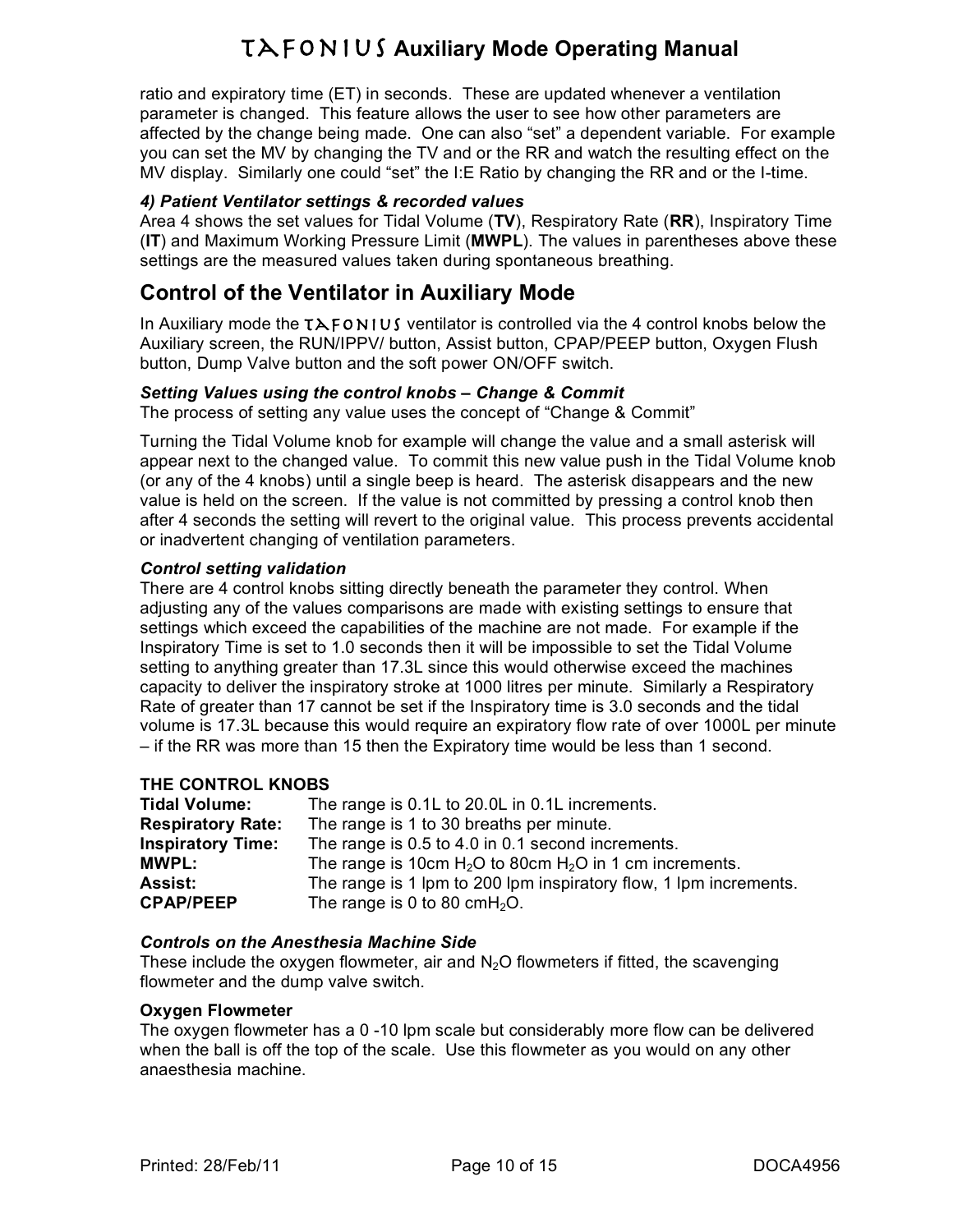#### **Air Flowmeter**

An optional air flowmeter with either a yellow knob or a black and white know may be installed on your machine as seen to the right on T19 which was built for use in America hence the yellow knob. This allows the user to be able to adjust the  $FiO<sub>2</sub>$  delivered to the breathing system.

The nomogram shown below can be used as a quide for setting the  $FiO<sub>2</sub>$  but it is easy to remember that:

Equal flows of air and oxygen yields  $60\%$  O<sub>2</sub> 3 times as much air as oxygen yields  $40\%$  O<sub>2</sub> 3 times as much oxygen as air yields 80%  $O<sub>2</sub>$ 

#### **N2O Flowmeter**

Although the use of  $N_2O$  is much a thing of the past this option is still available but should never be used without a working oxygen analyzer.

## Tafonius **and Spontaneous Breathing**

#### *View the Piston as a "Virtual bag*

When the ventilator is idle and a patient is connected, the system behaves like a 'perfect' bag. By a perfect bag we mean that when the patient breathes out there is no expiratory resistance and when the patient breathes in there is no inspiratory resistance. This action is





possible because the airway pressure is sensed at the centre of the Y-piece. As soon as a pressure deviation in excess of 0.5 cmH<sub>2</sub>O from the ambient pressure is detected the piston is moved so as to negate this pressure change. If the patient breathes out then the piston withdraws, effectively filling. If the patient inspires then the piston moves down, effectively emptying. Because a motor drives the piston it is the motor that overcomes the resistances of any piping, valve or soda lime. To the patient it feels like breathing to room air with no resistance.

#### *Dictating the size of the "Virtual Bag"*

The size bag you use on your anaesthesia machine depends on the size of the patient. The breathing bag must be large enough to hold the largest size breath the patient may take. It should not be overly large because the excess volume increases the time constant of the breathing system making it take longer for changes in vaporizer settings or the  $FiO<sub>2</sub>$  setting equilibrate and take effect.

The tidal volume and the concept of fixed buffer volumes control the size of the "Virtual Bag", the volume under the piston, in Tafonius.

There are two fixed buffer volumes; an upper and a lower. The lower buffer volume is 1.5L and the upper buffer volume is 1.0L. These volumes are constant and are added to the tidal volume setting to determine the minimum "Bag" size and to create upper and lower volume limits.

The upper volume limit = Lower Buffer + Tidal Volume + Upper Buffer. The lower volume limit = Lower Buffer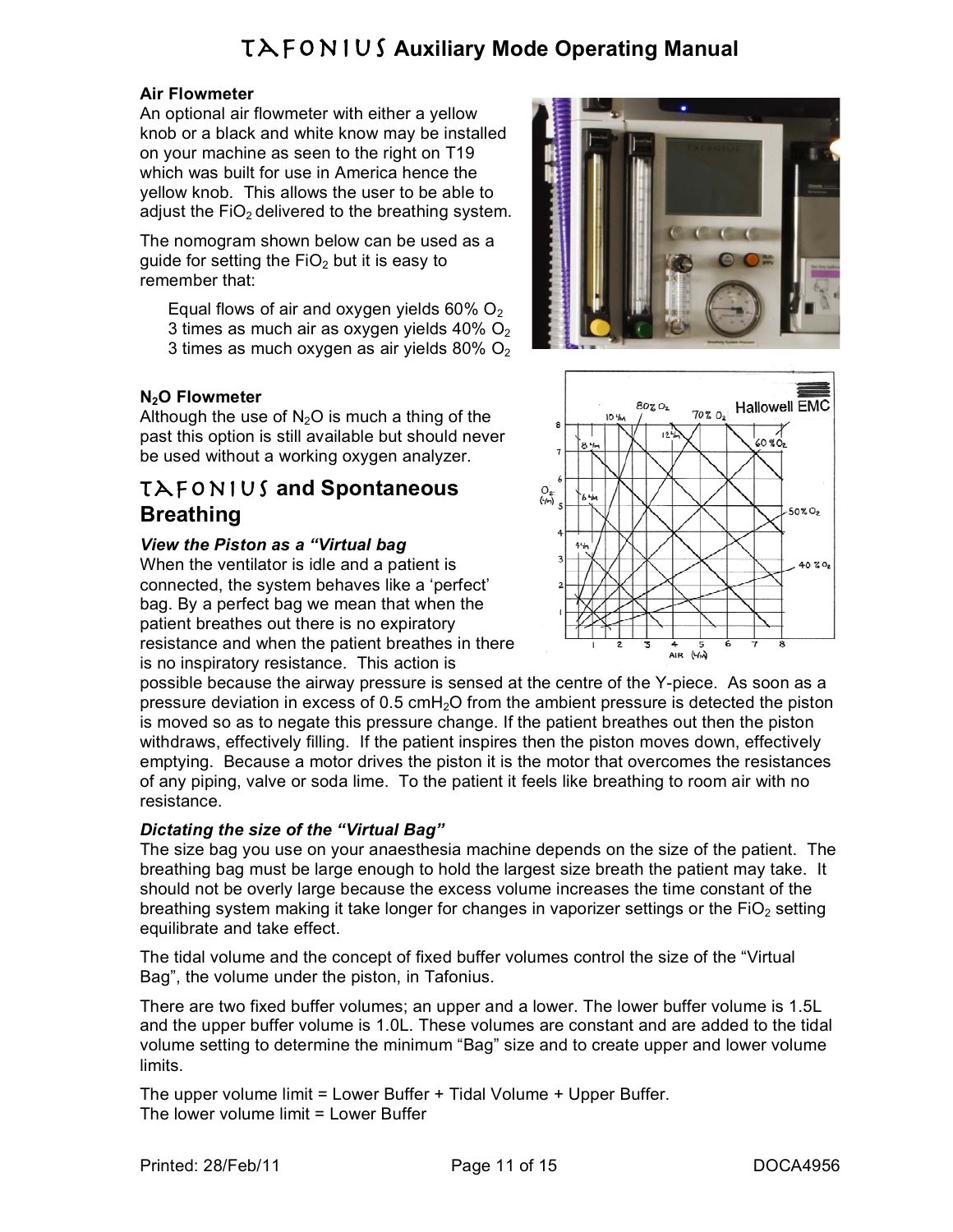Whenever the piston volume exceeds the upper limit, gas is removed from the system. If the piston volume falls below the lower limit then gas is added to the system.

#### **Example 1:**

A 300kg patient breathing spontaneously Rule of thumb would suggest setting the TV control to 3.0L The upper limit of the piston volume is then  $1.5 + 3.0 + 1.0$  L =  $5.5$ L The lower limit of the piston volume is **1.5L** (it is always 1.5L)

If the patient has just been induced, initial gas flow rates may be of the order of 5-10L per minute. This will tend to fill the system.

Whenever the piston volume exceeds the 5.5L limit the piston stops rising and some gas will be discharged from the system through the electronically controlled Dump Valve. Whenever the piston volume falls below 1.5L, say with a big inspiratory effort from the patient, then an extra 1.0L of oxygen will be added to the system through the vaporiser automatically. In this manner the system is kept at a fairly constant volume of around 5.5L.

If the breathing of the patient is erratic and the piston repeatedly enters the upper and lower limits then it would be appropriate to increase the tidal volume setting until the patient settled, this would increase the "Bag" size temporarily. The tidal volume must be returned to the desired setting when IPPV is required otherwise the extra volume will be delivered to the patient.

#### **Example 2:**

A 300kg patient being ventilated with IPPV Tidal volume set to 3.0L. The upper and lower limits are the same as before: 5.5L and 1.5L respectively.

The tidal volume setting is then increased to 4.0. This increases the upper limit to 6.5L so the piston is allowed to rise to that level by virtue of the continuously flowing fresh gas flow into the system.

#### *Ventilation measurements during Spontaneous Mode*

In Spontaneous or Standby mode the piston position is constantly monitored and will display patient breathing parameters when regular cyclic movements are detected. The values are updated at the beginning of each expiratory phase and show the values for the last breath cycle. The values in parentheses above the Tidal Volume, Respiratory Rate and Inspiratory Time legends are measurements of the respective parameter. The value above the MWPL legend is the maximum airway pressure measured during the last breath cycle. The dependant parameters such as minute Volume, Inspiratory Flow etc are not affected by these measurements and reflect only the settings of the control values.

## Tafonius **and IPPV**

Changing between spontaneous breathing mode (standby mode) and ventilation mode is very simple and can be done at any time. As soon as the IPPV / RUN switch is pressed it will illuminate to indicate machine is in IPPV mode and immediately an inspiratory phase begins delivering the tidal volume as set by the TV control. To stop IPPV at any time, simply press the IPPV / RUN switch again. The switch light will go out and the unit will return to standby mode.

In IPPV mode the tidal volume is delivered in the time set by the Inspiratory Time setting (see Control Setting Validation for an explanation of how settings are restricted). After the tidal volume has been delivered then the expiratory phase begins. In the expiratory phase the piston immediately behaves like a "Bag" and allows the patient to breathe out raising the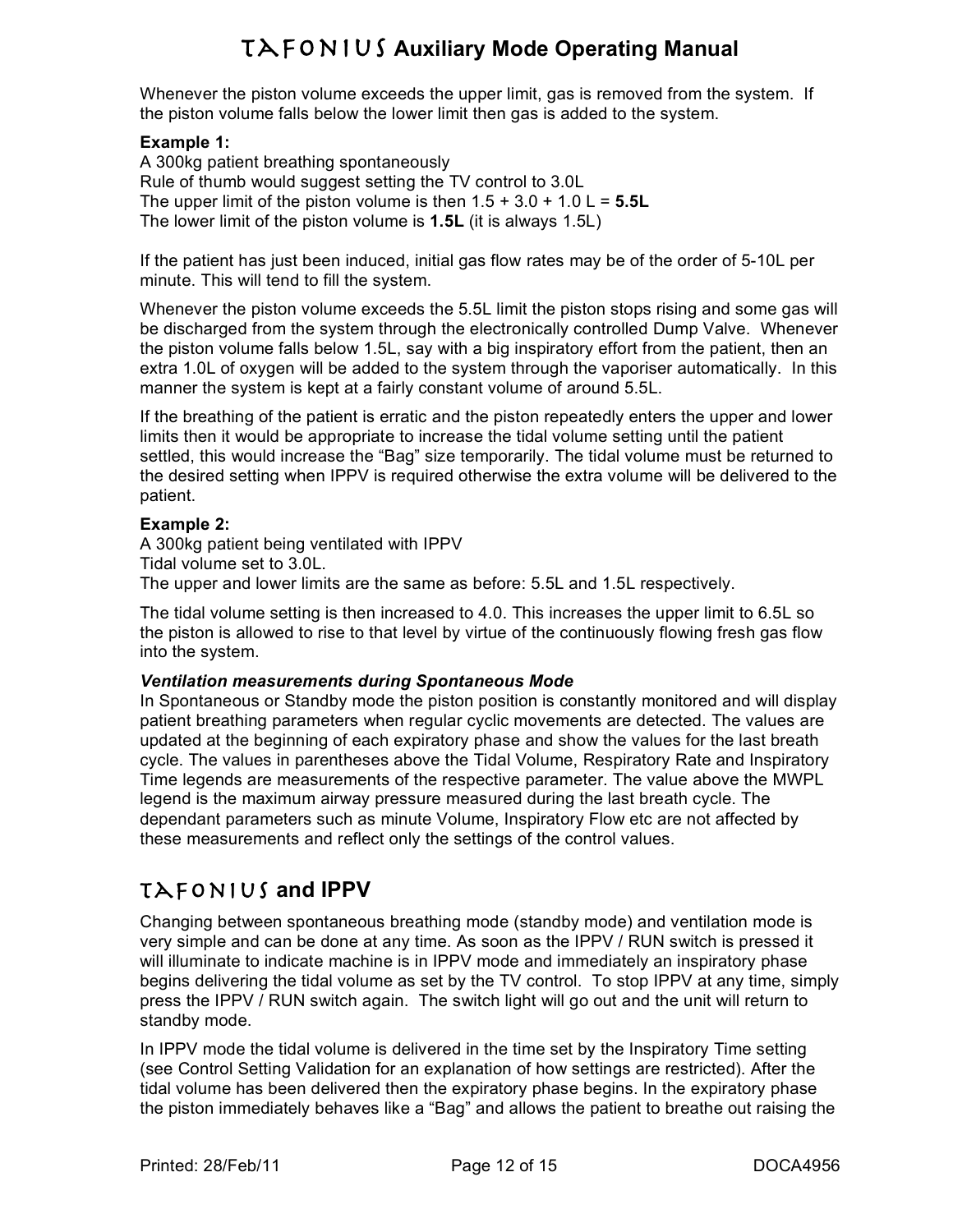piston. The piston stays in this state until the end of the expiratory time when the inspiratory phase begins again and the piston is driven downwards delivering gas to the patient.

At all times the piston image on the screen shows the position and actual volume under the piston.

## **Warning Messages – Alerts and Alarms**

There are two levels of warning messages seen whilst operating in auxiliary mode:

#### *Alerts*

These messages are accompanied by an initial 2 second audible beep but are then silent. A flashing text message will appear on the screen in Area 1, where the  $TAFONIUJ$  logo normally sits. Alerts are non-critical events encountered during normal operation.

To clear an Alert manually press and hold any of the 4 control knobs until two beeps are heard. Here is a list of the alerts.

#### **BATTERY1 LOW VOLTAGE and/or BATTERY2 LOW VOLTAGE**

The indicated battery has a low voltage. This is normally because the machine is being operated without the mains connected. Connect the mains supply and make sure the RCD or GFCI switch at the back of the machine is on.

The alert will stay on screen until cleared. Unless the problem has been resolved the alert will return.

#### **MAX PRESSURE EXCEEDED LIMIT**

The airway pressure exceeded the setting of the Maximum Working Pressure Limit. The Alert will stay on screen until cleared manually.

#### **LOW SYSTEM RESERVE VOLUME**

The piston has entered the lower buffer volume of 1.5L. If this is during an active inspiratory phase then gas will automatically be added through the vaporiser. If the vaporiser is off then gas will still be added, but without agent.

When the piston moves out of the lower buffer zone then the Alert will be cleared.

#### **CYLINDER EMPTY/OUT OF RESERVE**

The piston is at the lower most position, i.e. zero volume. If this is during the inspiratory phase then the full tidal volume will not have been delivered.

When the piston moves away from the zero point the Alert will be cleared.

#### **SYSTEM FULL**

The piston is at the most full position i.e. maximum volume. The Dump Valve will be opened to allow gas to escape and prevent pressure building up.

When the piston moves away from the top point the Alert will be cleared.

#### **CYLINDER OPEN**

The cylinder mechanism has been opened. Ventilation will be inhibited in this condition.

When the cylinder is closed the Alert will be cleared.

#### **PISTON POSITION INFO ERROR**

The piston position reported from the motor is incorrect. This is usually transient and is self correcting. Any permanent loss of position information will result in an alarm condition.

The Alert will stay on screen until cleared manually.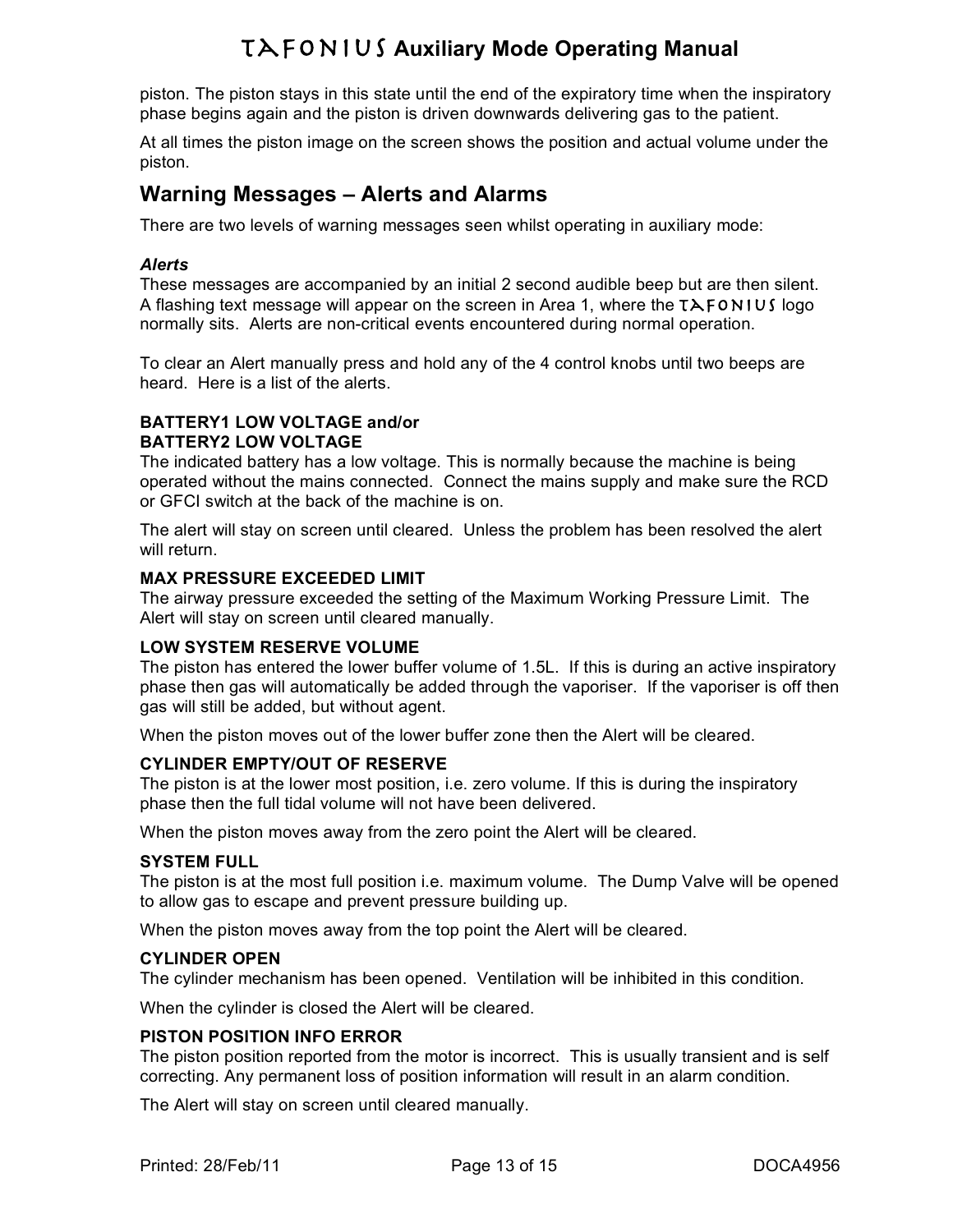#### *Alarms*

These messages are accompanied by a repeating intermittent beep of approximately 1 second duration. A flashing text message will appear on the screen in area 1, where the  $T\lambda$  FONIUS logo normally sits. Alarms are critical events that have serious implications for the efficient ventilation or support of the patient. Each alarm that is shown on the screen will have an asterisk at each end of the text, e.g.:

#### **\* OXYGEN SUPPLY PRESSURE LOW \***

To clear an alarm manually press and hold any of the 4 control knobs until two beeps are heard. Here is a list of the alarms.

#### **\* LOW BREATHING SYSTEM PRESSURE \***

This Alarm occurs when, at the end of an inspiratory phase during IPPV or Assist, a maximum pressure of 2cm H2O has not been reached. This can occur when the patient has become disconnected from the system. It can also occur when the patient takes a breath at the same time as the ventilator delivers a breath.

The Alarm will continue until either a pressure in excess of  $2 \text{cm H}_2\text{O}$  is registered during an inspiratory phase OR the alarm is cleared manually.

#### **\* OXYGEN SUPPLY PRESSURE LOW \***

The piped oxygen pressure, whether it is from the hospital supply Line, or from the Ecylinders has fallen below 40 psi. This alarm can only be cleared by connecting a source of oxygen with a pressure greater than 40psi.

#### **\* BATTERY 1 CRITICALLY LOW \*** and/or

#### **\* BATTERY 2 CRITICALLY LOW \***

Either one of the batteries voltage has reached the critical level. Below this level ventilator function may be severely compromised, particularly with regard to piston movement and the action of the Dump Valve. **The ventilator must be connected to the mains supply immediately.**

#### **\* ENCODER BOARD HAS FAILED \***

The circuit board for the front control knobs has failed to respond to the main controller. It will not be possible to change any of the ventilation settings. **This is a critical error and the patient should be changed to manual ventilation.**

#### **\* CHECK POSITION SENSORS \***

The lower or upper position sensor has been moved or is faulty. Check the alignment marks of the position sensors on the piston actuator. Without a lower position sensor the ventilator cannot be initialised and will not run. **The patient should be changed to manual ventilation.**

#### **\* RD VACUUM FAILURE \***

The vacuum level in the double diaphragm has fallen below a critical level. Continued use of the ventilator will result in severe damage to the piston assembly. The vacuum level must be restored before ventilation is re-enabled. Check the connections of the hose at the vacuum port on the ventilator cylinder**. Until the vacuum has been restored the patient should be changed to manual ventilation.**